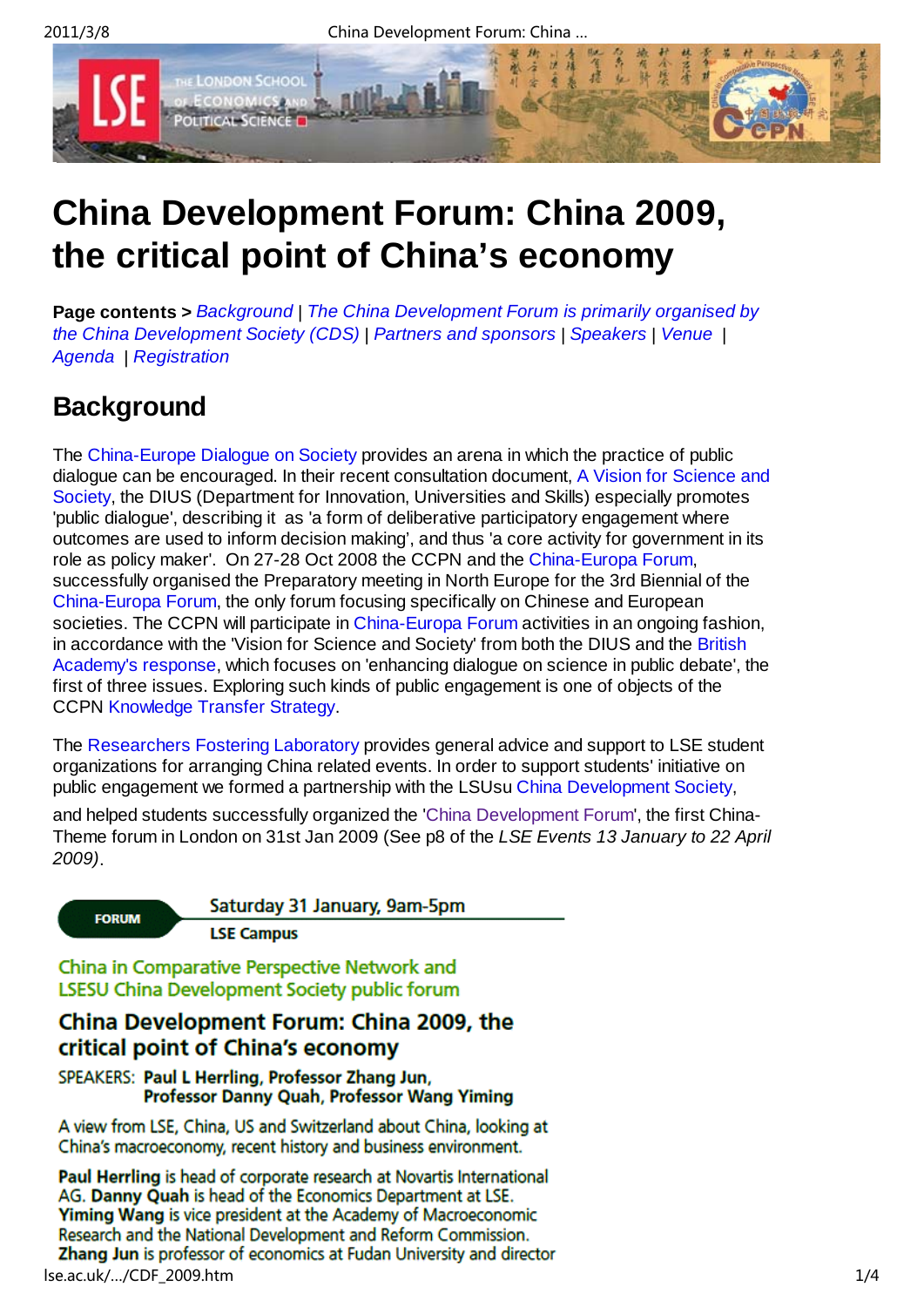for China Center for Economic Studies.

(T) Tickets from £12-£80. Registration required for the event. For full details and online registration please visit www.cdsforum.org or www.lse.ac.uk/collections/CCPN/newsAndEvents/Default.htm

8

## **The China Development Forum is primarily organised by**

### **the China Development Society (CDS)**

LSEsu China Development Forum is the first China-Theme forum in London run by students. It aims to create a platform to exchange ideas about China in her complex yet exciting circumstances, and to promote a better understanding of China in the western society. In 2008, the forum will be first launched. Joined by



prestigious professors and experts from LSE, China, US and Switzerland, the forum is bound to have a successful start.

### **Partners and sponsors**

Since the launch of The China Development Forum in October 2008 it has received support from an increasing number of different organizations. It is now in partnership with the China in Comparative Perspective Network (CCPN), Asia Research Centre, and Association of Chinese Financial Professionals in UK, sponsors by Confucius Institute for Business London 伦敦商务孔子学院, HSBC, LSE Annual fund, and strongly supported throughout both academically and financially by the Economics Department.

## **Speakers**

**Wang Yiming** (王一鸣): Vice President, Academy of Macroeconomic Research (AMR); China National Development & Reform Commission (NDRC)

**Zhang Jun** (张军): Prof. Zhang Jun is Professor of Economics at Fudan University and serves the Director for China Center for Economic Studies (CCES) at Fudan University. **Kent G. Deng**: Reader in the Economic History Department of the London School of Economics and Political Sciences (LSE).

**Danny Quah**: Professor and Head of the Department of Economics, London School of Economics and Political Science (LSE).

**Paul Sheng**: a partner in McKinsey's London office and leader of its European Petroleum practice.

**Paul L. Herrling:** Head of Corporate Research of Novartis International AG; Novartis Consumer Health Inc.

**Daniel R. Pearson:** the Vice Chairman of the U.S. International Trade Commission, was nominated by President George W. Bush.

## **Venue**

**Plenary Sessions:** Hong Kong Theatre, the Clement House, LSE

**Panel discussions**: D302 and D402, D502, the Clement House, LSE

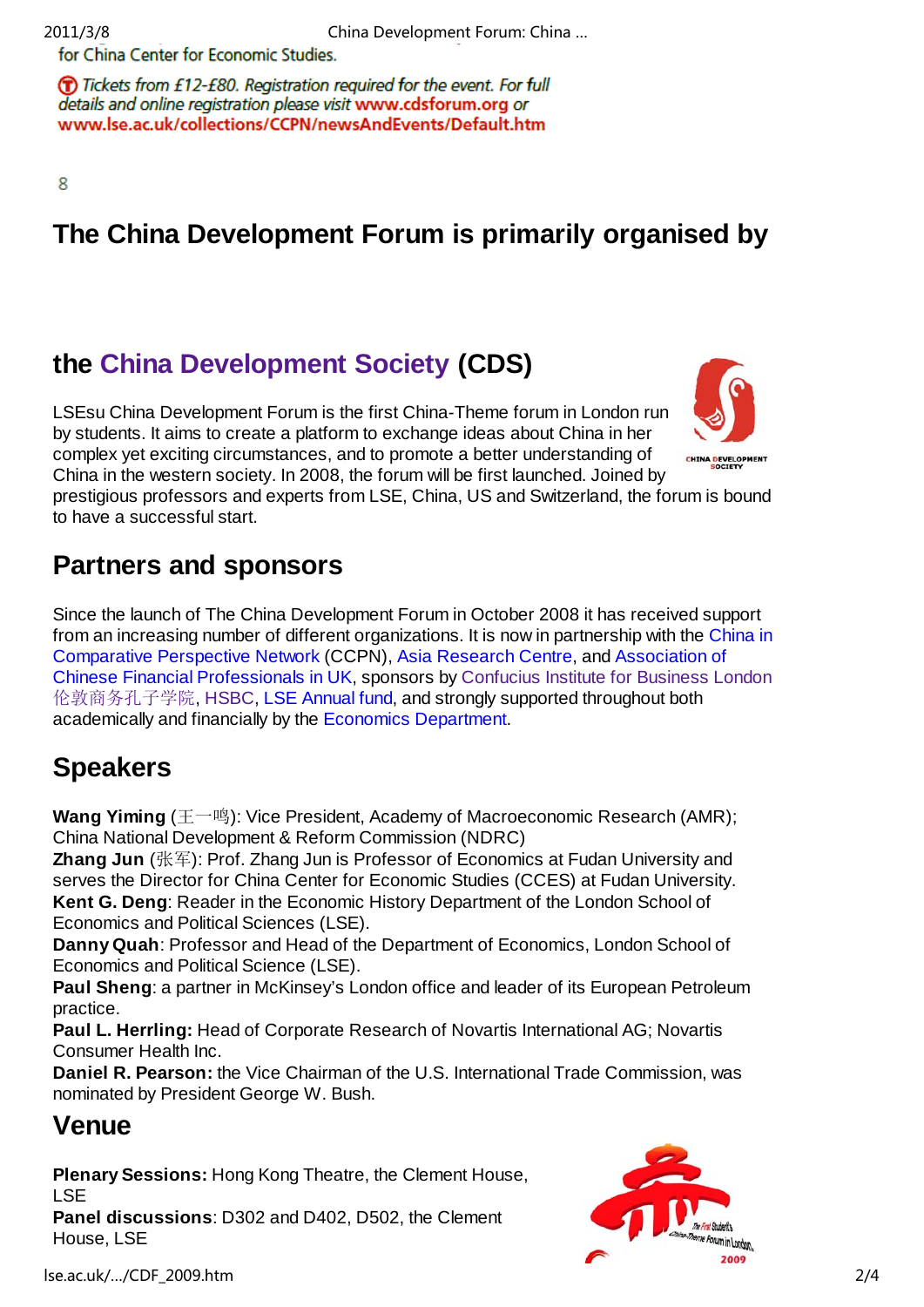Please find the venue from: http://www.lsevenues.co.uk/location.htm or download its map.

Chair: Prof. Danny Quah (LSE)

**11:30 – 12:30 Plenary Session II**: Where is China Going?

## **Agenda**



**HINA DEVELOPMENT FORUM** 

 Chair: Dr. Kent Deng (LSE) Speakers: Prof. Peter Nolan (Cambridge), Prof. Athar Hussain (LSE)

**9:15 – 9:45** Tea and Coffee, Registration

**9:45 – 10:00** CDS introduction

**11:00 – 11:30** Coffee Break

- **12:30 14:00** Lunch
- **13:45-14:00** ACfPU Informational Session (Optional)
- Organization: Association of Chinese Financial Professional in UK (ACfPU)
- **14:00 15:15 Plenary Session III**: The Global Financial Crisis and what does it mean for China?
	- Chair: Prof. Athar Hussain (LSE) Speaker: Gabriel Stein (Lombard Street Research) Mr. Daniel Pearson (US Trade Commission)
		- Dr. Paul Sheng (McKinsey & Co.)
		- Professor: Zhang Jun (Fudan)

#### **15:20 – 16:30** Panel Discussions

#### **Panel A China Foreign Relations with the US and the EU**

 Chair: Prof. Athar Hussain Mr. Daniel Pearson (US Trade Commission)  **Panel B Doing Business in China** Chair: Prof. Danny Quah Dr. Paul Sheng (McKinsey & Co.) **Panel C China's policy reforms**  Chair: Prof. Wang Yiming (NDRC) Dr. Bingqin Li (LSE) Dr. Kent Deng (LSE) Dr. Qin Fei (LSE) Prof. Wang Yiming (NDRC) Prof. Zhang Jun (Fudan) **16:30 – 17:00** Coffee Break

- **17:00 18:00** Plenary Session IV: Concluding Remarks
	- Chair: Dr. Kent Deng (LSE)
	- Speaker: Prof. Danny Quah (LSE) & Prof. Zhang Jun

## **Registration**

This event request registration. Tickets from £12-£80.

Please click HERE for a easy online registration - Thank you very much for supporting the students' initiative!

For more details please visit The China Development Forum website: www.cdsforum.org/